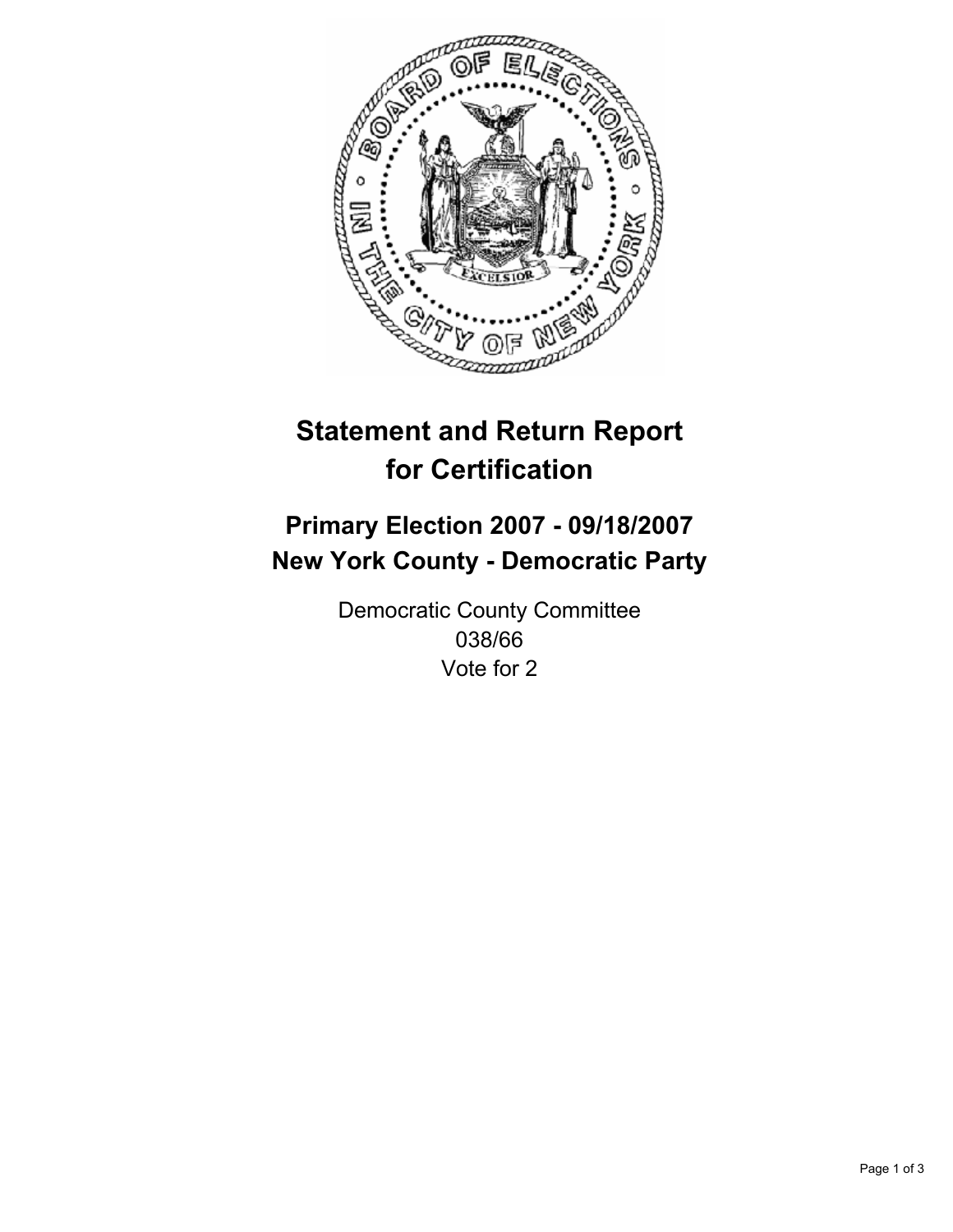

### **Assembly District 66**

| <b>EMERGENCY</b>      |    |
|-----------------------|----|
| ABSENTEE/MILITARY     |    |
| AFFIDAVIT             |    |
| <b>ROBERT BRADLOW</b> |    |
| KATRINA BAKER         |    |
| STEVEN LATASA-NICKS   | 8  |
| <b>Total Votes</b>    | 14 |